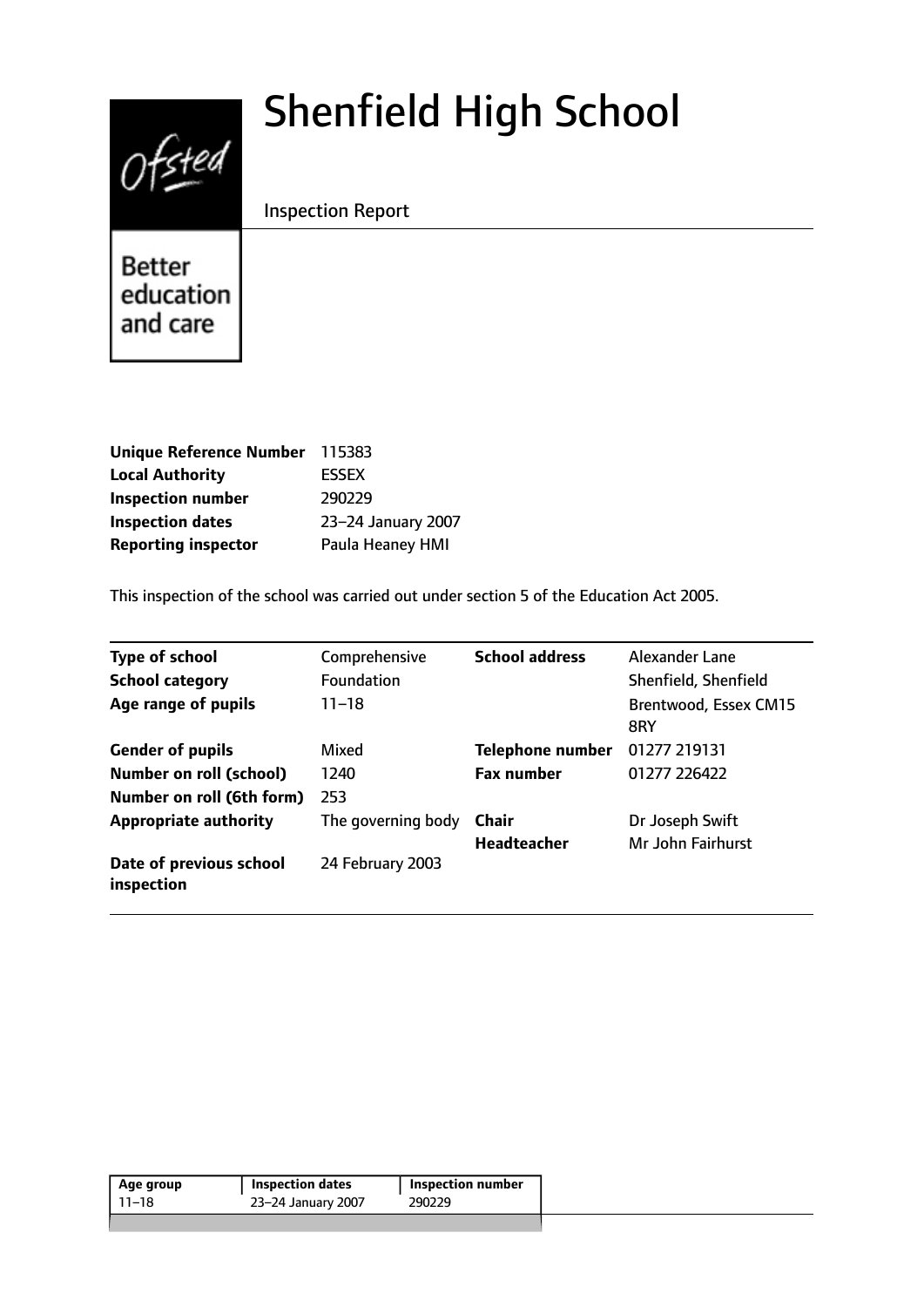© Crown copyright 2007

Website: www.ofsted.gov.uk

This document may be reproduced in whole or in part for non-commercial educational purposes, provided that the information quoted is reproduced without adaptation and the source and date of publication are stated.

Further copies of this report are obtainable from the school. Under the Education Act 2005, the school must provide a copy of this report free of charge to certain categories of people. A charge not exceeding the full cost of reproduction may be made for any other copies supplied.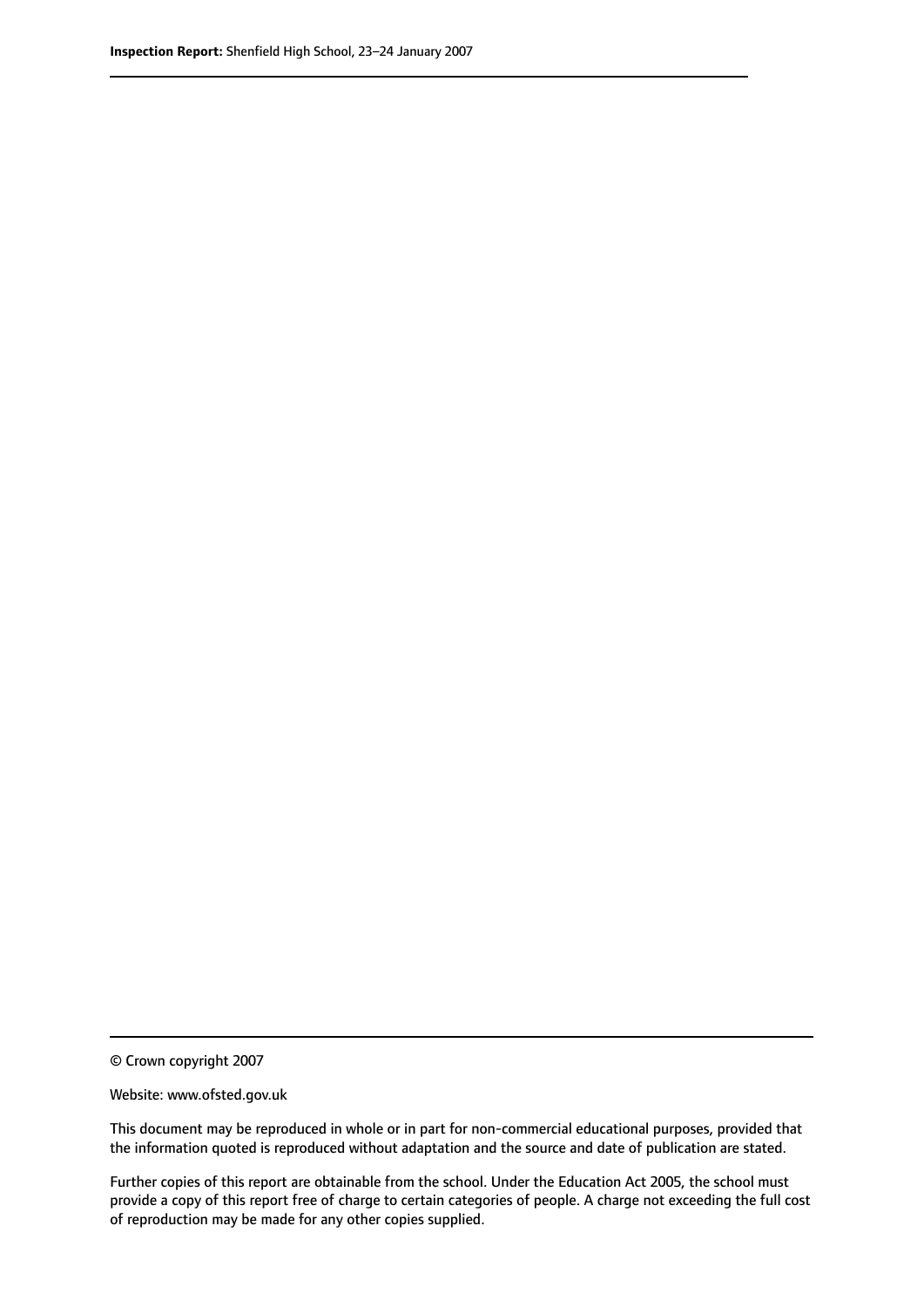# **Introduction**

The inspection was carried out by one of Her Majesty's Inspectors and four Additional Inspectors over two days.

# **Description of the school**

The majority of children enter Shenfield High with standards that are broadly average, and there are fewer of high ability. The proportion of students with learning difficulties or disabilities is below the national average. Shenfield is a non selective school and is heavily oversubscribed. The numbers of students receiving free school meals is well below the national average.

Since 1994 students have been taught in single sex classes for all subjects at Key Stage 3 and in English and mathematics at Key Stage 4. An increasing number of students come from minority ethnic groups, although this is still below the national average. There are few students that have English as an additional language.

The school has business and enterprise specialist status, which commenced in 2003. The school has a regional reputation for sporting achievement and was awarded Sports Hub Status in December 2005 to extend best practice for Sport in the Community with primary and secondary partners. There is an extensive programme of additional activities, such as sports, involving many students.

Whilst the accommodation is ageing, new expressive arts, sixth form and science facilities were created in 2000 and a three storey extension was added to the centre of the school in 2006. The most recent building is the 'iblock' which houses a large computer hall and has given the computer studies department a proper base.

#### **Key for inspection grades**

| Grade 1 | Outstanding  |
|---------|--------------|
| Grade 2 | Good         |
| Grade 3 | Satisfactory |
| Grade 4 | Inadequate   |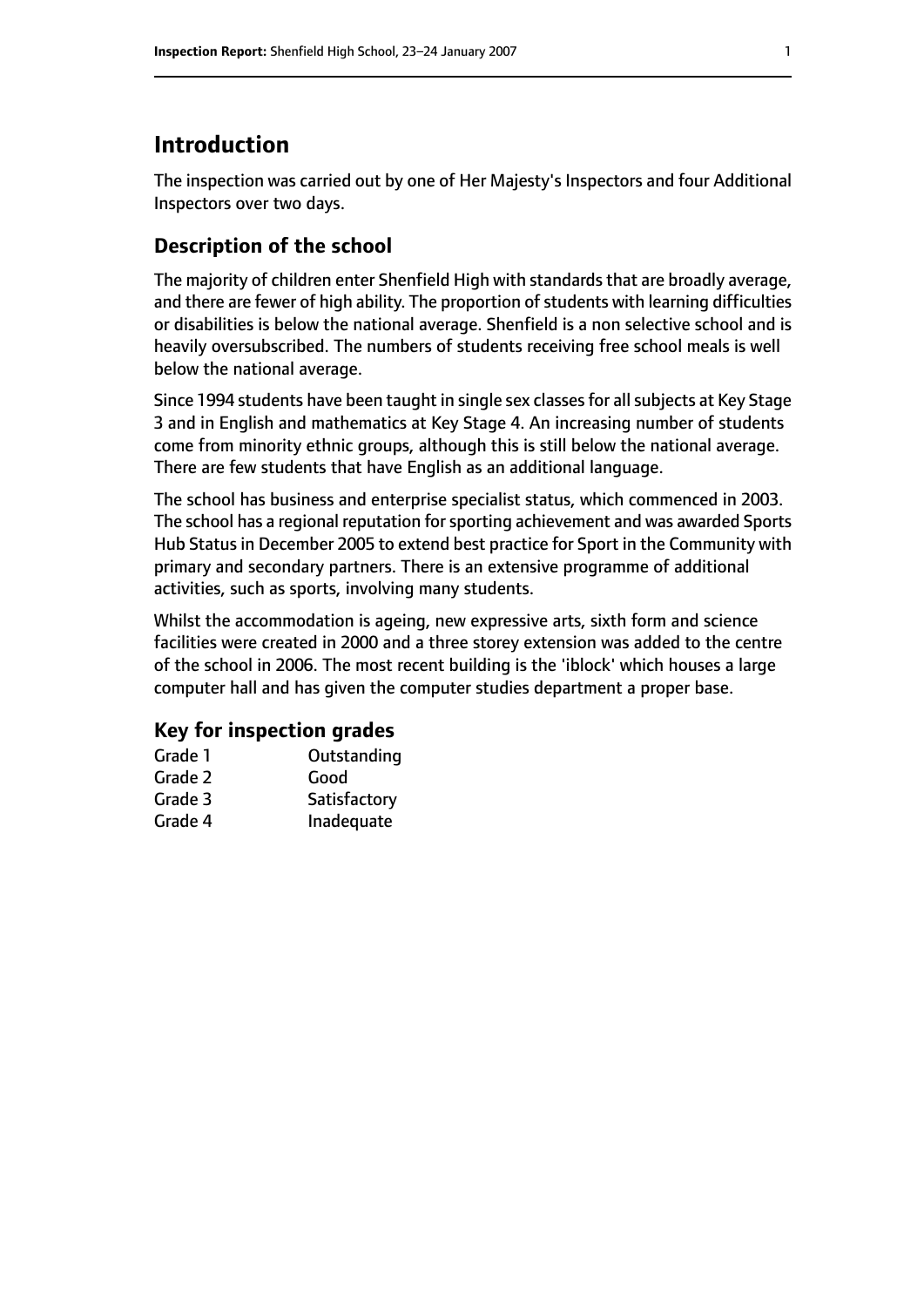# **Overall effectiveness of the school**

#### **Grade: 2**

The inspection agrees with the school's self-evaluation that this is a good school and has good capacity to improve further. Students' achievement is good and improving. The standards the students reach are above average at both Key Stage 3 and Key Stage 4, and are particularly good for those achieving  $5+$  GCSEs A $*$  - C including English and mathematics. The curriculum includes work related qualifications and options to interest and motivate students and there are developing opportunities to stretch the most able, for example in science and mathematics. Standards in the sixth form are good overall. Students take a broad range of AS and A level courses and usually more subjects than average. Students achieve well with many progressing successfully to university. However, the school recognises the need to improve the progress students make in some individual subjects.

The self-evaluation is a good reflection of the school and where improvements need to be made, but does not consistently include the impact of initiatives introduced to improve the school's performance. During the inspection teaching and learning were good overall across the school and the sixth form, with the majority of lessons seen graded as good, in line with the school's judgements. Students respond enthusiastically and make better progress in lessons when there are activities which challenge and involve them. Where lessons are more teacher-led and less interesting to students, opportunities for targeting students' individual needs and abilities are missed. Strategies for improving teaching and learning are developing effectively, and include sharing good practice and a focus on how students learn best. Newly qualified teachers are supported well.

Students' attitudes to learning are positive and they behave well. However, inspectors did see very small pockets of disruptive behaviour in lessons where students were not fully interested or challenged. Students like their school and the opportunities it presents. They recognise this is a large school but they feel the environment is safe and caring. The wide range of additional activities available to students, especially in relation to the business and enterprise specialism and in sports, is welcomed. The sixth formers especially value their work through initiatives such as Team 12 and the Liverpool enrichment programme. The school has a good record of working with external bodies to improve the students' experiences. Students at Key Stage 4 and in the sixth form have opportunities to take part in work experience activities, which they enjoy. The majority of parents speak highly of the school and describe it as a welcoming school. One parent said, 'The teaching staff at Shenfield are both committed to achieving the best for their students and generally concerned for their students' well-being'. However, a small minority are concerned about behaviour in lessons disrupting the learning of others.

The Headteacher provides very good leadership which is focused on continuous improvement and raising standards. The leadership team is supporting the middle managers and staff effectively to achieve these aims. Governance is effective and the school provides good value for money.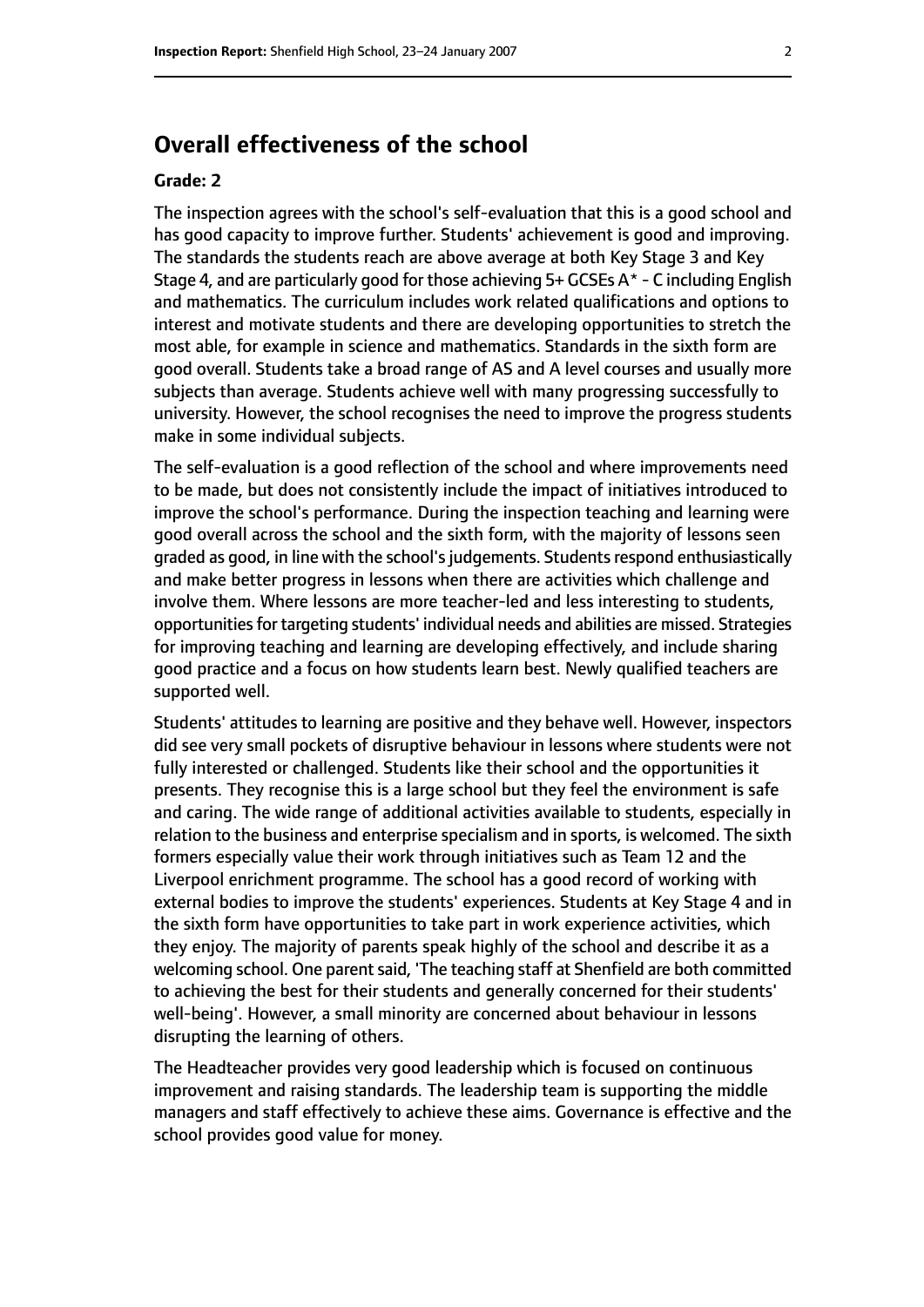#### **Effectiveness and efficiency of the sixth form**

#### **Grade: 2**

The overall effectiveness of the sixth form is good. The curriculum offers a wide range of A levels, including vocational options at GCSE equivalent level. There is an impressive variety of extra curricular and community activities. In 2006 almost half of Year 11 students continued into the sixth form. They settle quickly due to the very careful guidance and good support provided by committed staff. The progress students make is variable in individual subjects but good overall. Most students go on to university courses when they leave school.

Teaching is good but some lessons do not succeed in meeting the needs of the wider range of abilities within the class. Attendance and punctuality are good. Students enjoy their sixth form experience and they provide very good role models to younger students.

#### **What the school should do to improve further**

- Ensure all students are involved and challenged actively in lessons across subjects by improving further the quality of learning, and the teaching which underpins it
- Focus more sharply on improving progress in individual advanced level subjects, raising all to the standards of the best.

## **Achievement and standards**

#### **Grade: 2**

#### **Grade for sixth form: 2**

Students' attainment on entry is broadly average. They make good progress, and standards in Year 9 are above average in English, mathematics and science. They are strongest in English. Year 9 test results have improved each year since 2003. In 2006, higher attaining students achieved less well than others in science, but over 50 Year 9 students on a fast track science course gained grade C in GCSE.

Students' good progress continues into Key Stage 4 and GCSE results are above average. Results recovered in 2006 after declining in 2004 and 2005. Current Year 11 standards show that this improvement is continuing. GCSE performance is stronger in English, physical education and religious studies and is weaker in science, French and German.

Students from minority ethnic groups and those with learning difficulties progress as well as other students. There is no particular difference between the progress made by boys or girls.

In the sixth form, attainment on entry to A level courses is broadly average. Students make good progress overall and gain A level results that are above average for their total A level point score. The vast majority of students complete their courses. However, progress within individual subjects varies. For example, students achieve well in English literature, media studies and art, but less well in mathematics and religious studies. A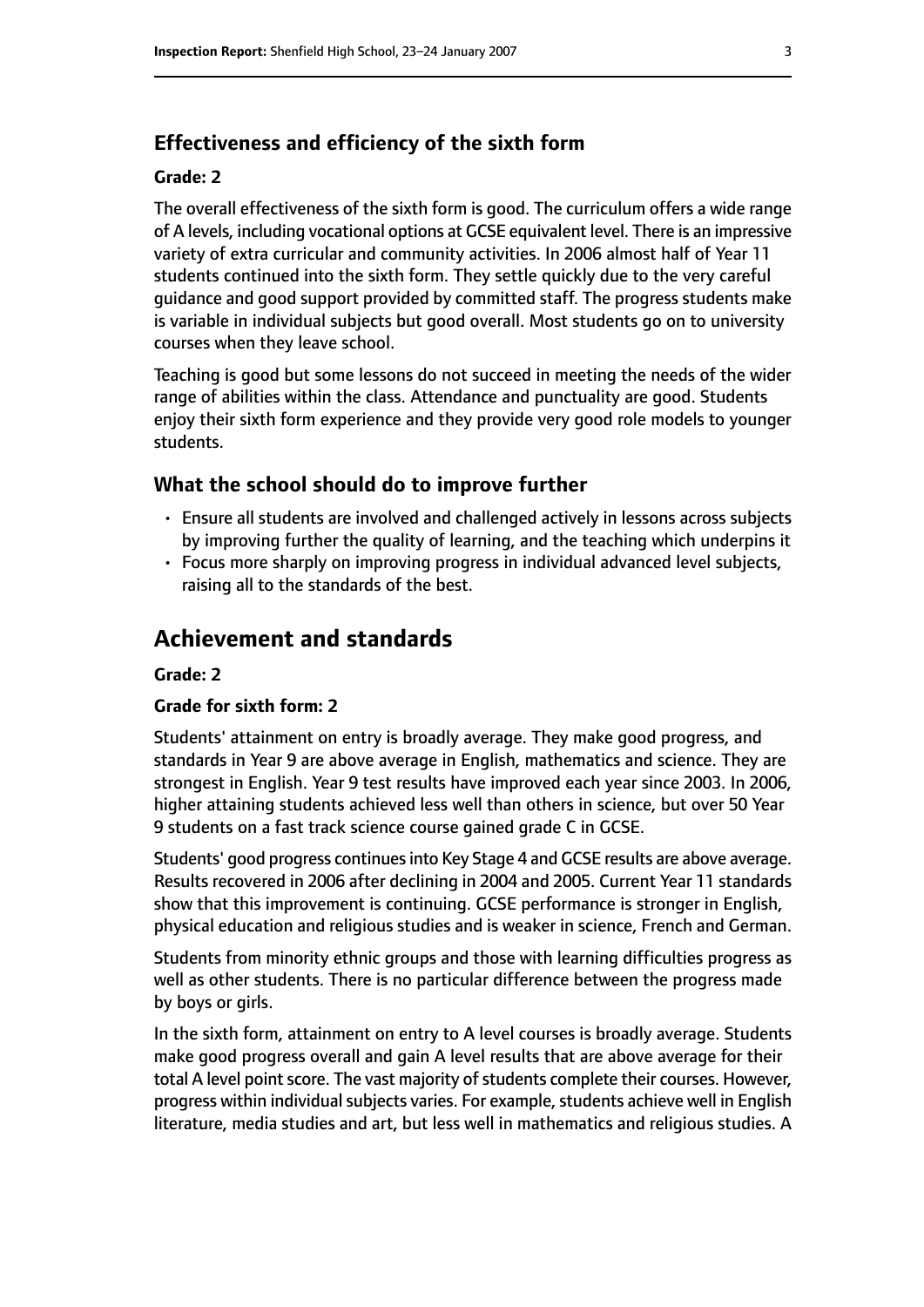small number of students take intermediate vocational qualifications, in which results are broadly average.

## **Personal development and well-being**

#### **Grade: 2**

#### **Grade for sixth form: 2**

Students' spiritual, moral, social and cultural development is good. Most students enjoy school and what it has to offer. This is reflected in their good attendance. Students achieve well because they are motivated and have good attitudes to work. The majority of students behave well for most of the time. There are a few classes, noted by a small minority of parents, where the teaching strategies used fail to engage students and teachers have to work against an undercurrent of disruption. Students appreciate the importance of adopting a healthy life style and looking after themselves. They are confident that bullying and other incidents are dealt with effectively by the school and therefore they feel safe and secure. Reported racist incidents are very rare. This is because the cultural development of students is good. Students are made aware of the cultural diversity that makes up Britain. Socially they are adept, able to take a moral stance about an issue, take responsibility and show initiative. They make a good contribution to their community. They are able to work well on their own and with other students and have good basic skills. They have good self esteem and display confidence without arrogance. These elements provide them with an excellent foundation for future economic independence.

# **Quality of provision**

#### **Teaching and learning**

#### **Grade: 2**

#### **Grade for sixth form: 2**

Inspectors' visits to lessons and discussions with students confirm that teaching and learning are good at all levels of the school. Students generally respond well to the challenges set for them. In some lessons the most and least able students are not routinely provided with work which is adapted to their abilities, although students with learning difficulties or disabilities are supported well.

Throughout the school students are encouraged to develop as independent learners and make good progress as a result. This is because teachers are well informed and plan lessons well. Setting in single sex classes enables both boys and girls to make good progress because teachers can adapt tasks that suit each accordingly. Teachers also adapt lessons to suit students' different learning styles, although the extent of this varies across departments. However, in some lessons students are not fully involved or interested. Here teachers do not stimulate students' interest sufficiently for good progress to be made. Teachers' marking of work is generally thorough, but informal assessments of students' work are inconsistent across subjects. Students in Years 10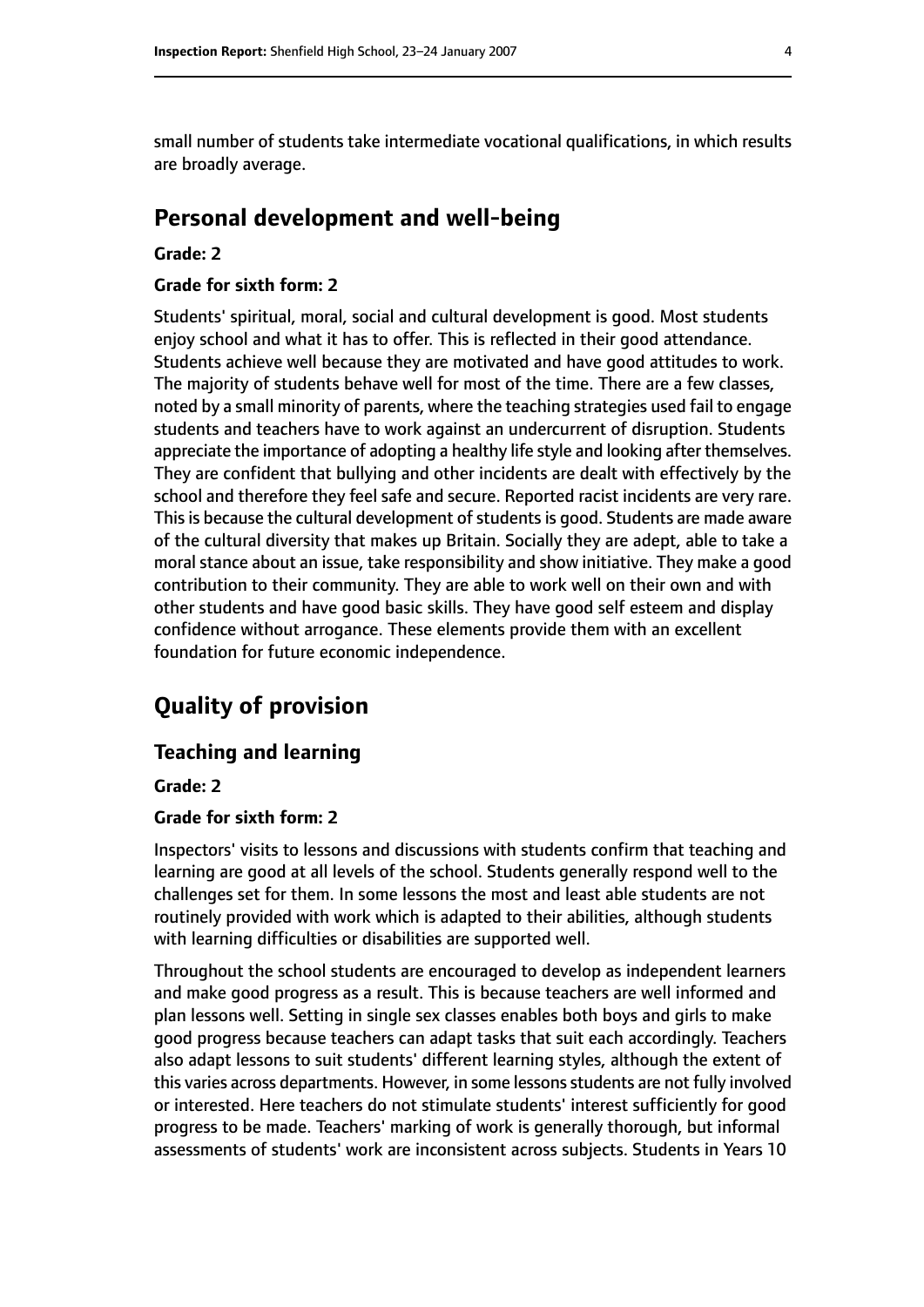and 11 who are not doing as well as expected are made aware of what they need to do to improve because of the rigorous system of academic monitoring.

#### **Curriculum and other activities**

#### **Grade: 2**

#### **Grade for sixth form: 2**

The school offers a good curriculum because opportunitiesto follow vocational courses at GCSE have increased. It is now more flexible, with opportunities for more able students to take GCSEs early. The sixth form similarly offers a broad curriculum, including a range of enrichment opportunities which benefit all students. There are few students on courses other than AS or A level. The school is well staffed with specialists in each subject. A small number of students benefit from following a special curriculum which prepares them well for working life. There is a wide range of sporting and cultural extra-curricular activities with a strong take up. The curriculum offers a wide range of courses which enable students to pursue enterprise and work related skills and this is having a positive impact across many subjects. Whilst there are some opportunities for the most able students to be stretched, this aspect of the curriculum is being developed further. Although the school does not meet statutory requirements in the daily act of collective worship, assemblies have a moral and spiritual message.

#### **Care, guidance and support**

#### **Grade: 2**

#### **Grade for sixth form: 2**

The provision for care, guidance and support for all students is good overall and some aspects are excellent. Teachers know the students well and this underpins the high quality care and support. The school has a reputation for being a friendly school. It is inclusive and supportive of students' individual needs. Students with learning difficulties or disabilities make good progress because of the very good support that they receive. The school has good and extensive links with specialist agencies. Child protection and safeguarding are appropriately rigorous and the school is safe and secure. Careers education and guidance and work related learning are very strong features of the school. Induction arrangements are very good, as is the advice in preparing students for option choices. The school has good assessment data to track students' progress and to identify those who are not achieving as well as they should. However, data on students' progress is not used sufficiently effectively in the sixth form to ensure good progress is made in all subjects.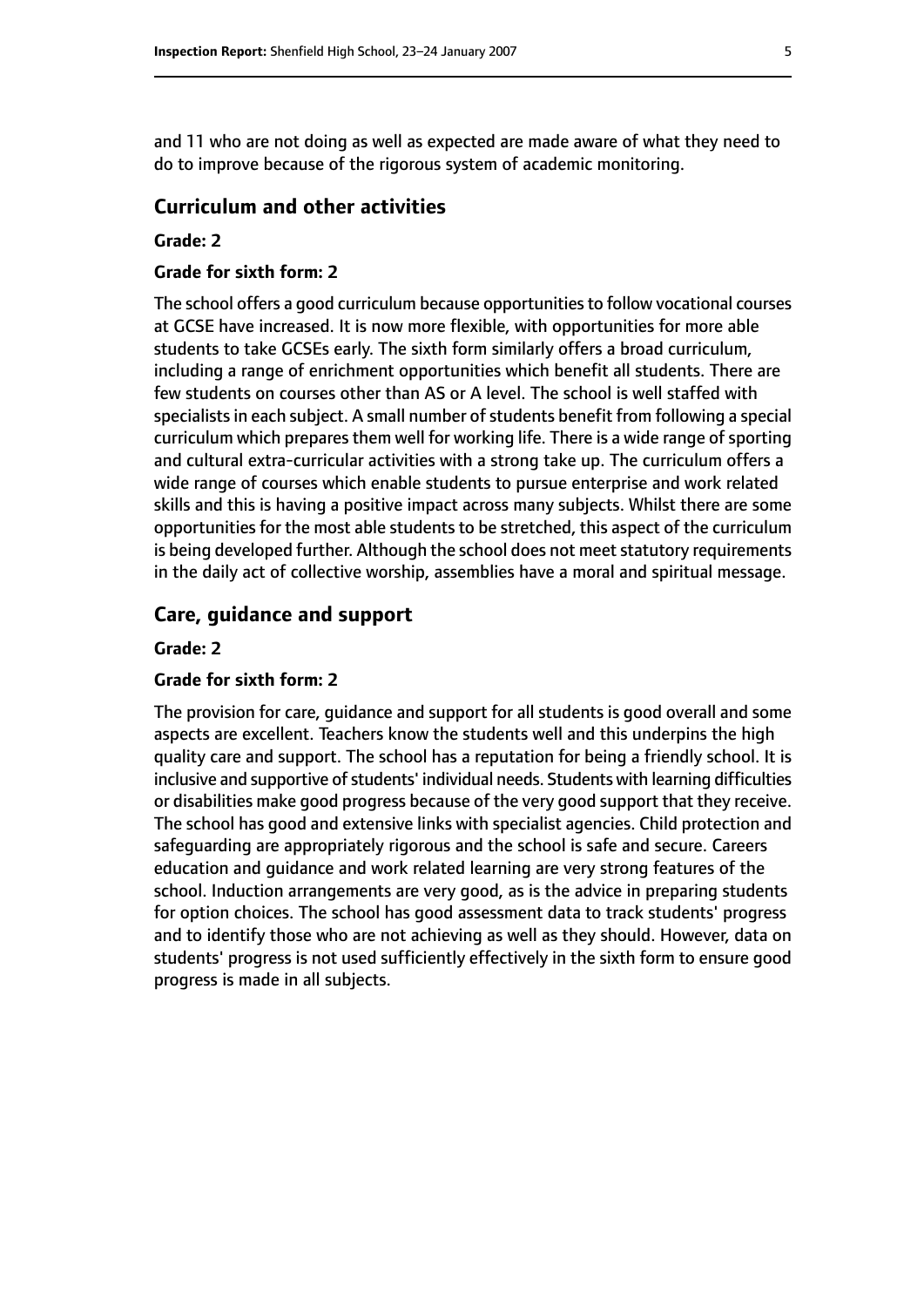### **Leadership and management**

#### **Grade: 2**

#### **Grade for sixth form: 2**

Leadership and management are good. The headteacher's leadership is very good and has been a key factor in shaping the direction of the school so that it is focused effectively on raising academic standards alongside developing students as individuals. The leadership team have ensured that all staff and governors share a clear and accurate vision of what the school needs to do to improve further. A restructuring of subject and pastoral leadership has recently taken place, but it is too early to report on its impact. Middle managers are now more involved in raising standards and are well supported by the senior leadership team.

Data is used effectively in analysing where the school is doing well and where further improvements need to be made. Senior leaders and the governors monitor effectively actions taken to secure improvements.

The procedures for checking the effectiveness of learning and students' progress are embedded well. The development plan is compiled through a whole school approach and is focussed effectively on raising performance across the school. The school recognises the need to improve the standard of learning and teaching further, and to broaden the use of e-learning technologies across departments. Training is aligned to school aims effectively and is valued by both teaching and support staff.

Resources are managed and deployed well. There have been significant improvements to the school buildings since the last inspection, including extensive information and communication technology facilities. Governance of the school is good and the governing body is knowledgeable about the school's strengths. Governors provide good support to the headmaster and staff, and question effectively the senior leadership team on progress.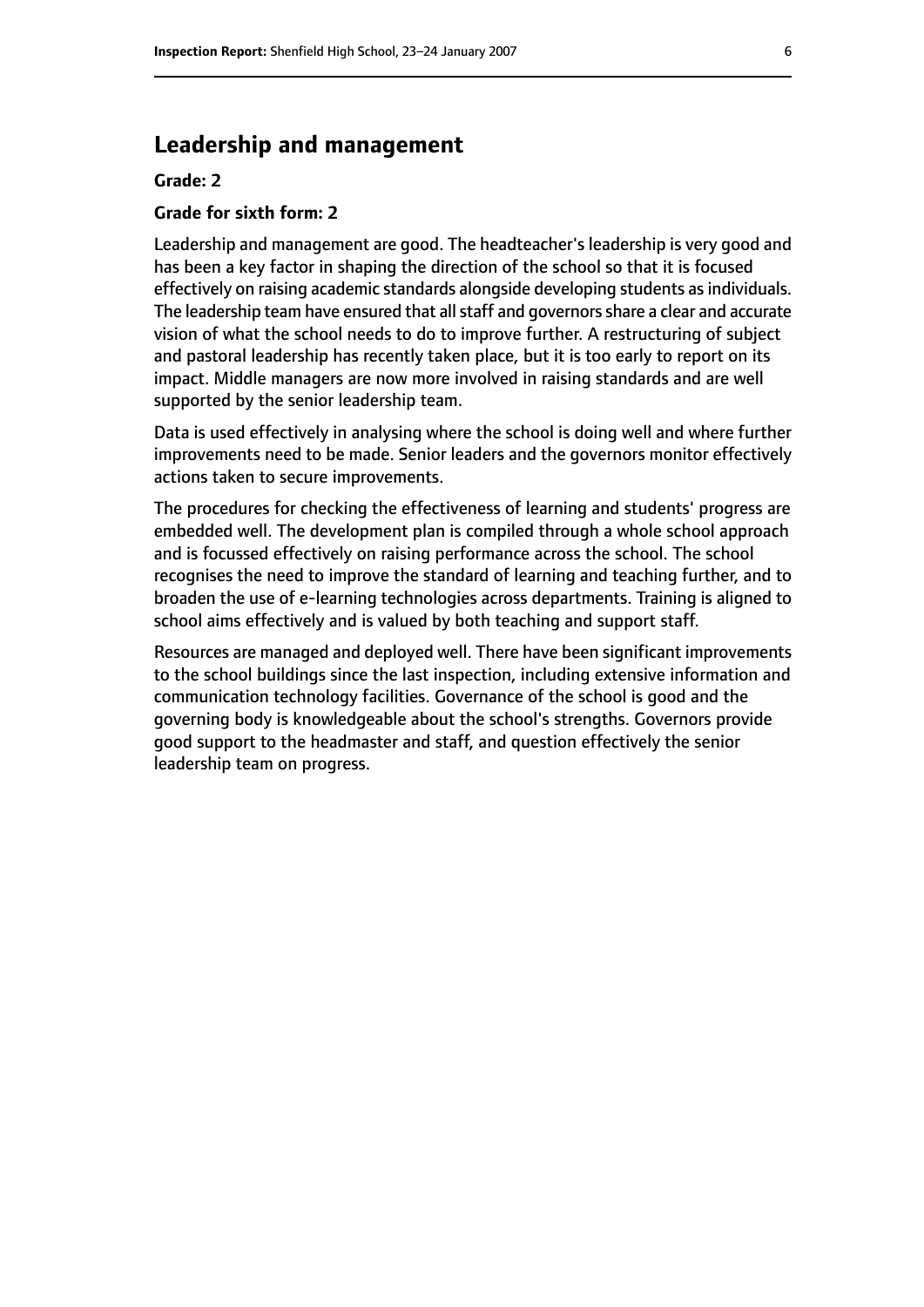**Any complaints about the inspection or the report should be made following the procedures set out inthe guidance 'Complaints about school inspection', whichis available from Ofsted's website: www.ofsted.gov.uk.**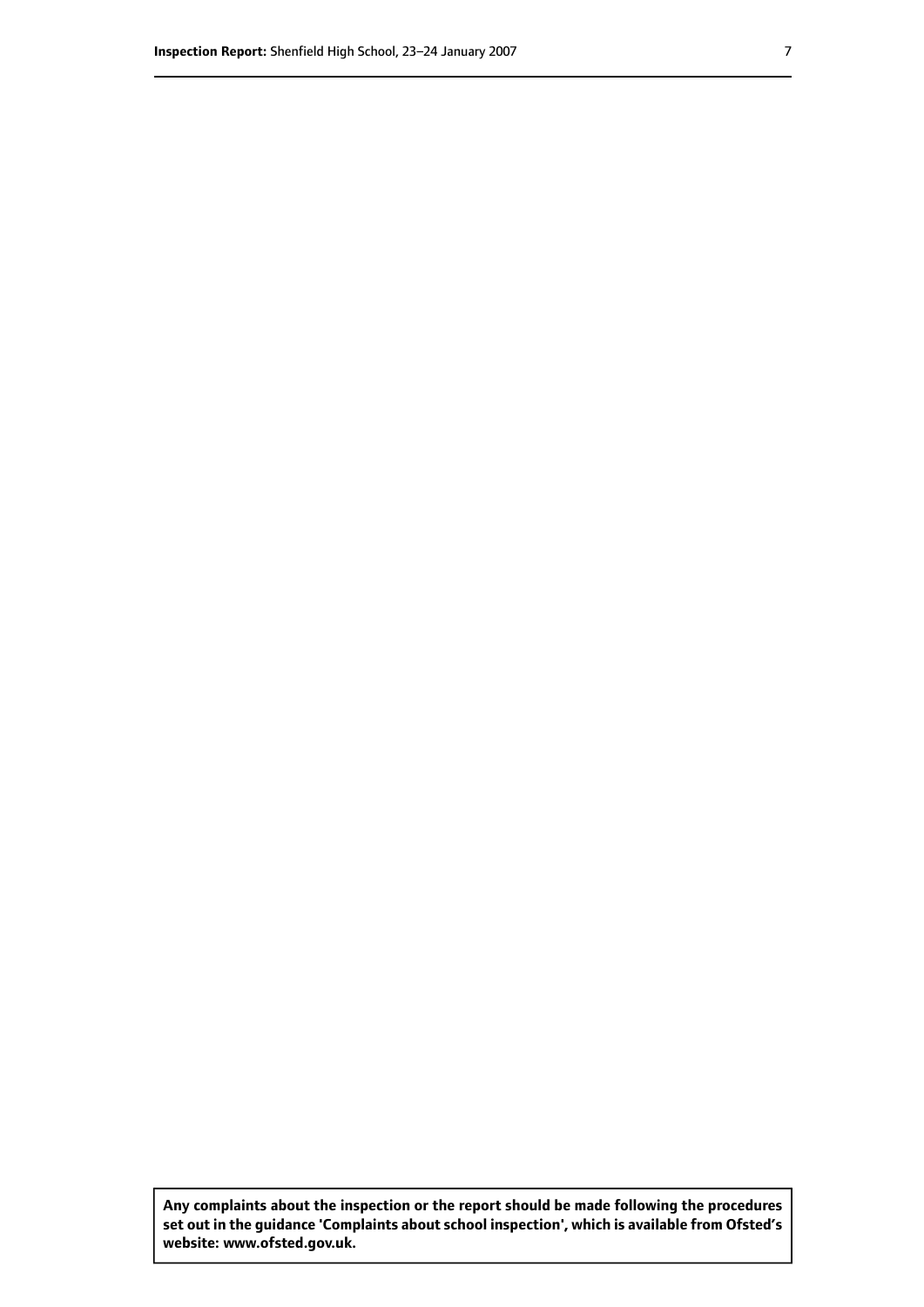# **Inspection judgements**

| Key to judgements: grade 1 is outstanding, grade 2 good, grade 3 satisfactory, $\mid$ | <b>School</b>  | $16-19$ |
|---------------------------------------------------------------------------------------|----------------|---------|
| and grade 4 inadeguate                                                                | <b>Overall</b> |         |

# **Overall effectiveness**

| How effective, efficient and inclusive is the provision of<br>education, integrated care and any extended services in meeting<br>the needs of learners? |     |     |
|---------------------------------------------------------------------------------------------------------------------------------------------------------|-----|-----|
| How well does the school work in partnership with others to<br>promote learners' well-being?                                                            |     |     |
| The effectiveness of the school's self-evaluation                                                                                                       |     |     |
| The capacity to make any necessary improvements                                                                                                         |     |     |
| Effective steps have been taken to promote improvement since<br>the last inspection                                                                     | Yes | Yes |

# **Achievement and standards**

| How well do learners achieve?                                                                               |  |
|-------------------------------------------------------------------------------------------------------------|--|
| The standards <sup>1</sup> reached by learners                                                              |  |
| How well learners make progress, taking account of any significant<br>variations between groups of learners |  |
| How well learners with learning difficulties and disabilities make<br>progress                              |  |

## **Personal development and well-being**

| How good is the overall personal development and<br>well-being of the learners?                                  |  |
|------------------------------------------------------------------------------------------------------------------|--|
| The extent of learners' spiritual, moral, social and cultural<br>development                                     |  |
| The behaviour of learners                                                                                        |  |
| The attendance of learners                                                                                       |  |
| How well learners enjoy their education                                                                          |  |
| The extent to which learners adopt safe practices                                                                |  |
| The extent to which learners adopt healthy lifestyles                                                            |  |
| The extent to which learners make a positive contribution to<br>the community                                    |  |
| How well learners develop workplace and other skills that will<br>contribute to their future economic well-being |  |

# **The quality of provision**

| How effective are teaching and learning in meeting the<br>full range of the learners' needs?          |  |
|-------------------------------------------------------------------------------------------------------|--|
| How well do the curriculum and other activities meet the<br>range of needs and interests of learners? |  |
| How well are learners cared for, guided and supported?                                                |  |

 $^1$  Grade 1 - Exceptionally and consistently high; Grade 2 - Generally above average with none significantly below average; Grade 3 - Broadly average to below average; Grade 4 - Exceptionally low.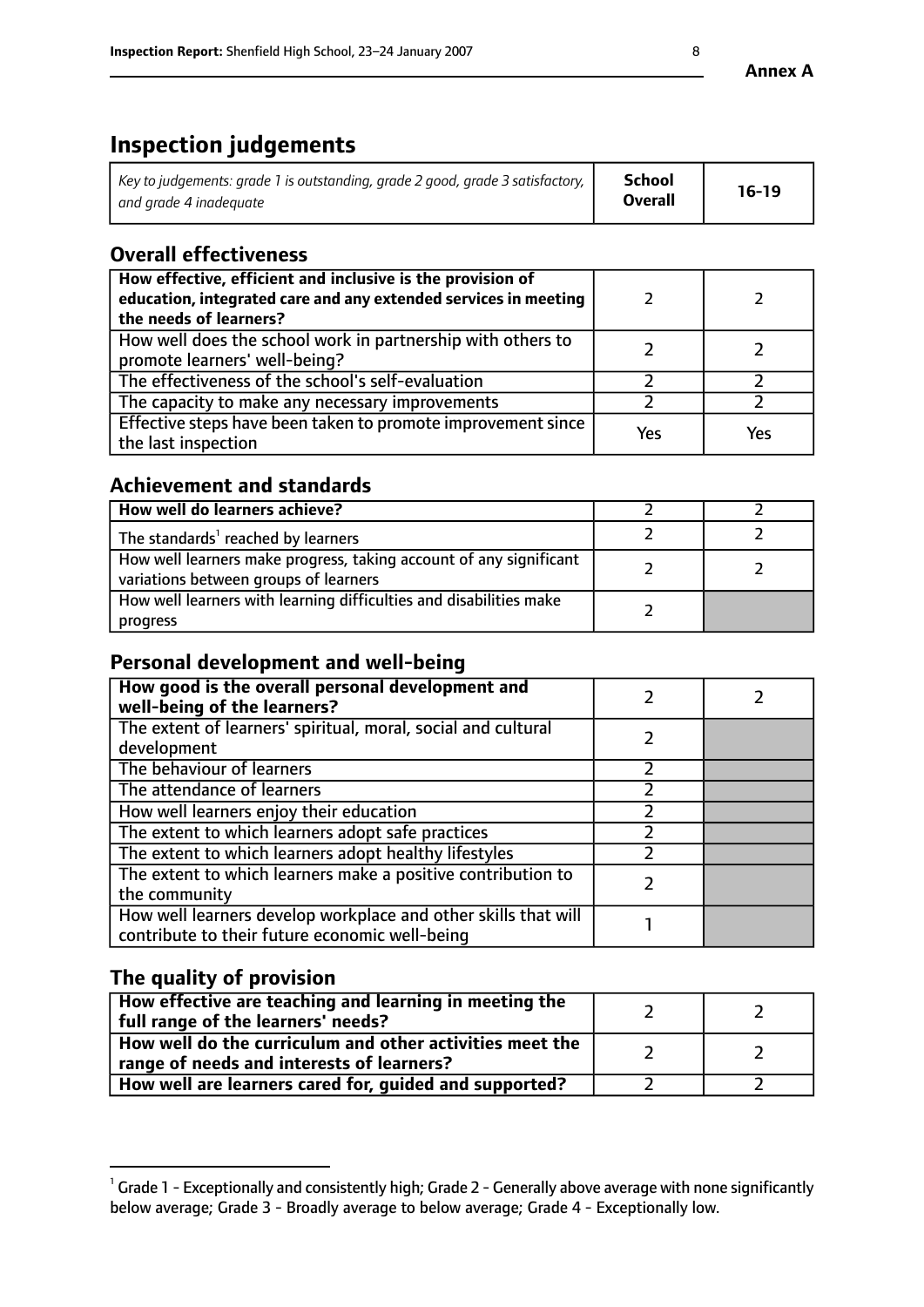# **Leadership and management**

| How effective are leadership and management in raising<br>achievement and supporting all learners?                                                 |               |     |
|----------------------------------------------------------------------------------------------------------------------------------------------------|---------------|-----|
| How effectively leaders and managers at all levels set clear<br>direction leading to improvement and promote high quality of<br>care and education | $\mathcal{L}$ |     |
| How effectively performance is monitored, evaluated and<br>improved to meet challenging targets                                                    |               |     |
| How well equality of opportunity is promoted and discrimination<br>tackled so that all learners achieve as well as they can                        |               |     |
| How effectively and efficiently resources, including staff, are<br>deployed to achieve value for money                                             |               |     |
| The extent to which governors and other supervisory boards<br>discharge their responsibilities                                                     |               |     |
| Do procedures for safequarding learners meet current<br>qovernment requirements?                                                                   | Yes           | Yes |
| Does this school require special measures?                                                                                                         | No            |     |
| Does this school require a notice to improve?                                                                                                      | No            |     |